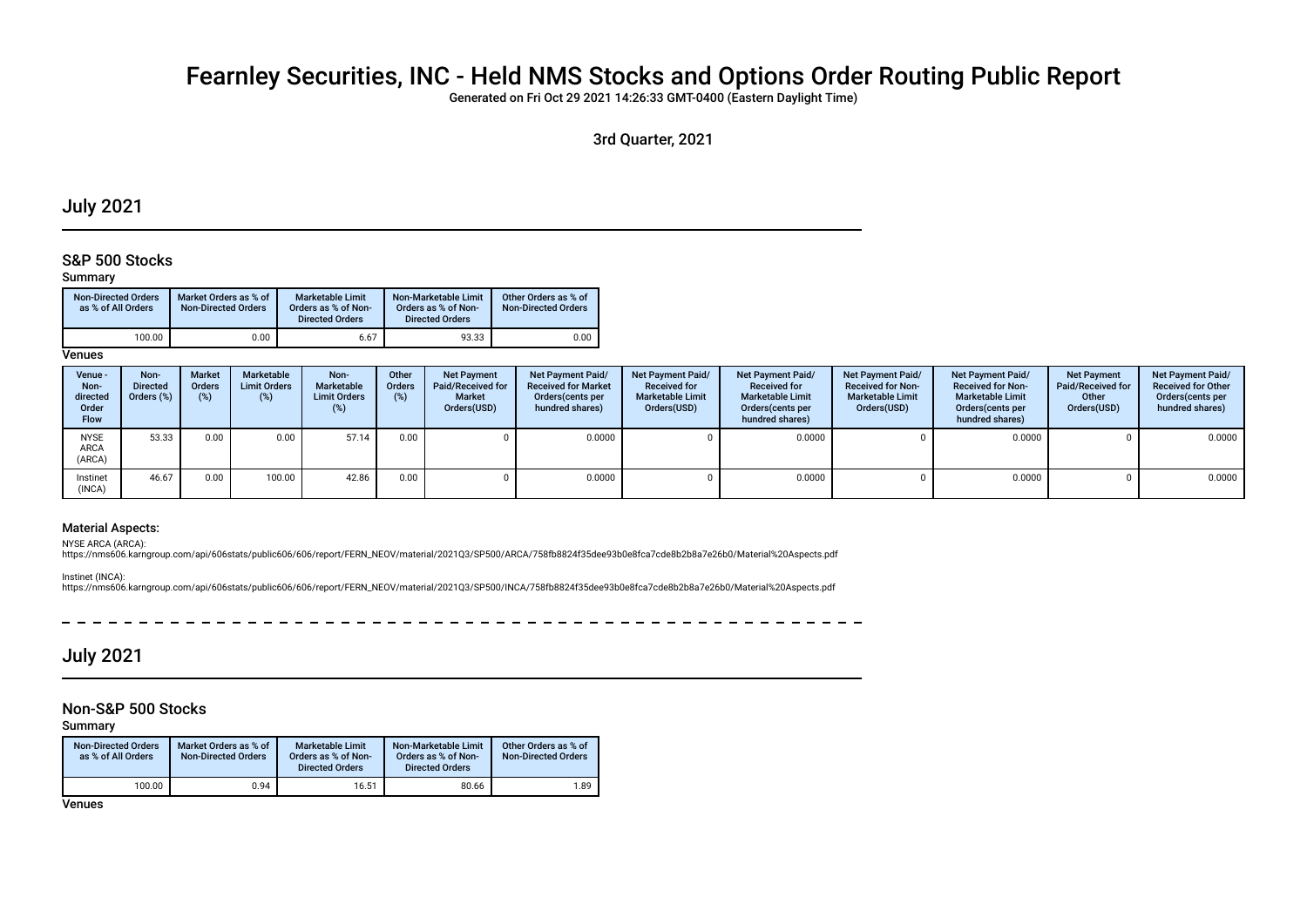| Venue -<br>Non-directed<br><b>Order Flow</b> | Non-<br><b>Directed</b><br>Orders (%) | <b>Market</b><br>Orders<br>(%) | Marketable<br><b>Limit Orders</b><br>(%) | Non-<br>Marketable<br><b>Limit Orders</b><br>(%) | Other<br>Orders<br>$(\%)$ | <b>Net Payment</b><br>Paid/Received for<br>Market<br>Orders(USD) | Net Payment Paid/<br><b>Received for Market</b><br>Orders(cents per<br>hundred shares) | Net Payment Paid/<br><b>Received for</b><br><b>Marketable Limit</b><br>Orders(USD) | Net Payment Paid/<br><b>Received for</b><br><b>Marketable Limit</b><br>Orders (cents per<br>hundred shares) | <b>Net Payment Paid/</b><br><b>Received for Non-</b><br><b>Marketable Limit</b><br>Orders(USD) | Net Payment Paid/<br><b>Received for Non-</b><br><b>Marketable Limit</b><br>Orders(cents per<br>hundred shares) | <b>Net Payment</b><br>Paid/Received for<br>Other<br>Orders(USD) | Net Payment Paid/<br><b>Received for Other</b><br>Orders(cents per<br>hundred shares) |
|----------------------------------------------|---------------------------------------|--------------------------------|------------------------------------------|--------------------------------------------------|---------------------------|------------------------------------------------------------------|----------------------------------------------------------------------------------------|------------------------------------------------------------------------------------|-------------------------------------------------------------------------------------------------------------|------------------------------------------------------------------------------------------------|-----------------------------------------------------------------------------------------------------------------|-----------------------------------------------------------------|---------------------------------------------------------------------------------------|
| Instinet<br>(INCA)                           | 86.79                                 | 50.00                          | 62.86                                    | 92.40                                            | 75.00                     |                                                                  | 0.0000                                                                                 |                                                                                    | 0.0000                                                                                                      |                                                                                                | 0.0000                                                                                                          |                                                                 | 0.0000                                                                                |
| <b>NYSE ARCA</b><br>(ARCA)                   | 6.13                                  | 0.00                           | 5.71                                     | 6.43                                             | 0.00                      | $\Omega$                                                         | 0.0000                                                                                 |                                                                                    | 0.0000                                                                                                      |                                                                                                | 0.0000                                                                                                          |                                                                 | 0.0000                                                                                |
| Citadel<br>Securities<br>(CDRG)              | 2.83                                  | 0.00                           | 14.29                                    | 0.58                                             | 0.00                      | $\Omega$                                                         | 0.0000                                                                                 | C                                                                                  | 0.0000                                                                                                      | n                                                                                              | 0.0000                                                                                                          |                                                                 | 0.0000                                                                                |
| Two Sigma<br>Securities<br>(SOHO)            | 1.42                                  | 0.00                           | 5.71                                     | 0.58                                             | 0.00                      | $\Omega$                                                         | 0.0000                                                                                 |                                                                                    | 0.0000                                                                                                      | $\Omega$                                                                                       | 0.0000                                                                                                          |                                                                 | 0.0000                                                                                |
| Virtu<br>Americas,<br>LLC (NITE)             | 1.42                                  | 0.00                           | 8.57                                     | 0.00                                             | 0.00                      | n                                                                | 0.0000                                                                                 |                                                                                    | 0.0000                                                                                                      |                                                                                                | 0.0000                                                                                                          |                                                                 | 0.0000                                                                                |
| G1 Execution<br>Services, LLC<br>(ETMM)      | 0.94                                  | 0.00                           | 2.86                                     | 0.00                                             | 25.00                     | n                                                                | 0.0000                                                                                 |                                                                                    | 0.0000                                                                                                      |                                                                                                | 0.0000                                                                                                          |                                                                 | 0.0000                                                                                |
| <b>UBS</b><br>Securities<br>LLC (UBSS)       | 0.47                                  | 50.00                          | 0.00                                     | 0.00                                             | 0.00                      | $\Omega$                                                         | 0.0000                                                                                 | C                                                                                  | 0.0000                                                                                                      | 0                                                                                              | 0.0000                                                                                                          |                                                                 | 0.0000                                                                                |

#### Material Aspects:

Instinet (INCA):

https://nms606.karngroup.com/api/606stats/public606/606/report/FERN\_NEOV/material/2021Q3/NONSP500/INCA/758fb8824f35dee93b0e8fca7cde8b2b8a7e26b0/Material%20Aspects.pdf

NYSE ARCA (ARCA):

https://nms606.karngroup.com/api/606stats/public606/606/report/FERN\_NEOV/material/2021Q3/NONSP500/ARCA/758fb8824f35dee93b0e8fca7cde8b2b8a7e26b0/Material%20Aspects.pdf

Citadel Securities (CDRG):

https://nms606.karngroup.com/api/606stats/public606/606/report/FERN\_NEOV/material/2021Q3/NONSP500/CDRG/758fb8824f35dee93b0e8fca7cde8b2b8a7e26b0/Material%20Aspects.pdf

Two Sigma Securities (SOHO):

https://nms606.karngroup.com/api/606stats/public606/606/report/FERN\_NEOV/material/2021Q3/NONSP500/SOHO/758fb8824f35dee93b0e8fca7cde8b2b8a7e26b0/Material%20Aspects.pdf

Virtu Americas, LLC (NITE):

https://nms606.karngroup.com/api/606stats/public606/606/report/FERN\_NEOV/material/2021Q3/NONSP500/NITE/758fb8824f35dee93b0e8fca7cde8b2b8a7e26b0/Material%20Aspects.pdf

G1 Execution Services, LLC (ETMM): https://nms606.karngroup.com/api/606stats/public606/606/report/FERN\_NEOV/material/2021Q3/NONSP500/ETMM/758fb8824f35dee93b0e8fca7cde8b2b8a7e26b0/Material%20Aspects.pdf

UBS Securities LLC (UBSS): https://nms606.karngroup.com/api/606stats/public606/606/report/FERN\_NEOV/material/2021Q3/NONSP500/UBSS/758fb8824f35dee93b0e8fca7cde8b2b8a7e26b0/Material%20Aspects.pdf

# July 2021

### **Options**

Summary

| <b>Non-Directed Orders</b><br>as % of All Orders | Market Orders as % of<br><b>Non-Directed Orders</b> | <b>Marketable Limit</b><br>Orders as % of Non-<br><b>Directed Orders</b> | Non-Marketable Limit<br>Orders as % of Non-<br><b>Directed Orders</b> | Other Orders as % of<br><b>Non-Directed Orders</b> |
|--------------------------------------------------|-----------------------------------------------------|--------------------------------------------------------------------------|-----------------------------------------------------------------------|----------------------------------------------------|
| 0.00                                             | 0.00                                                | 0.00                                                                     | 0.00                                                                  | 0.00                                               |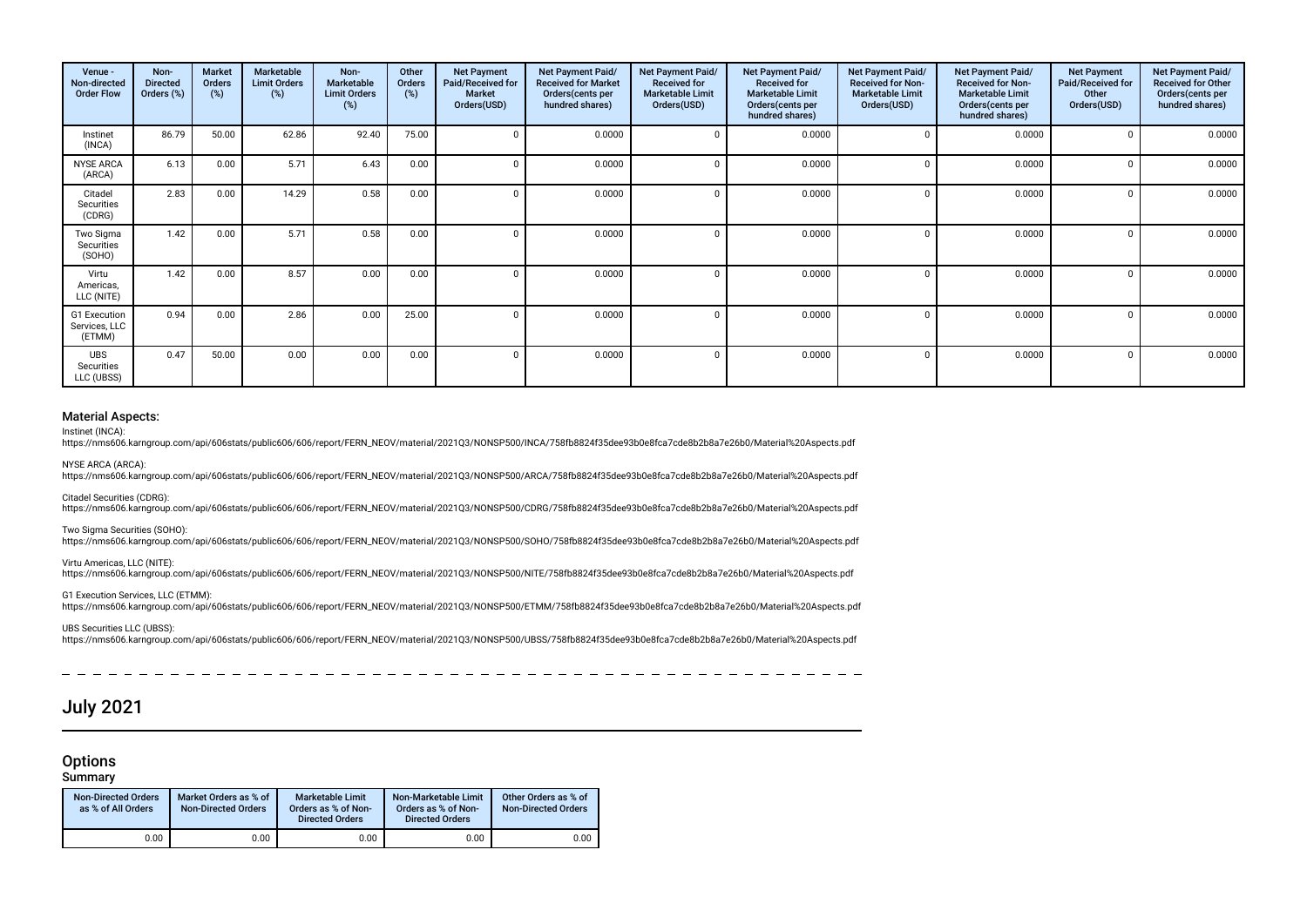#### Venues

| Venue $-$<br>Non-<br>directed<br>)rder<br>Flow | Non-<br><b>Directed</b><br>Orders (%) | <b>Market</b><br>Orders | <b>Marketable</b><br><b>Limit Orders</b> | Non-<br>Marketable<br><b>Limit Orders</b> | Other<br><b>Orders</b> | Net Payment<br>Paid/Received for<br><b>Market</b><br>Orders(USD) | <b>Net Payment Paid/</b><br><b>Received for Market</b><br>Orders (cents per<br>hundred shares) | Net Payment Paid/<br><b>Received for</b><br><b>Marketable Limit</b><br>Orders(USD) | <b>Net Payment Paid/</b><br><b>Received for</b><br><b>Marketable Limit</b><br>Orders (cents per<br>hundred shares) | Net Payment Paid/<br><b>Received for Non-</b><br><b>Marketable Limit</b><br>Orders(USD) | <b>Net Payment Paid/</b><br><b>Received for Non-</b><br><b>Marketable Limit</b><br>Orders (cents per<br>hundred shares) | <b>Net Payment</b><br>Paid/Received for<br>Other<br>Orders(USD) | <b>Net Payment Paid/</b><br><b>Received for Other</b><br>Orders (cents per<br>hundred shares) |
|------------------------------------------------|---------------------------------------|-------------------------|------------------------------------------|-------------------------------------------|------------------------|------------------------------------------------------------------|------------------------------------------------------------------------------------------------|------------------------------------------------------------------------------------|--------------------------------------------------------------------------------------------------------------------|-----------------------------------------------------------------------------------------|-------------------------------------------------------------------------------------------------------------------------|-----------------------------------------------------------------|-----------------------------------------------------------------------------------------------|
|------------------------------------------------|---------------------------------------|-------------------------|------------------------------------------|-------------------------------------------|------------------------|------------------------------------------------------------------|------------------------------------------------------------------------------------------------|------------------------------------------------------------------------------------|--------------------------------------------------------------------------------------------------------------------|-----------------------------------------------------------------------------------------|-------------------------------------------------------------------------------------------------------------------------|-----------------------------------------------------------------|-----------------------------------------------------------------------------------------------|

### Material Aspects:

# August 2021

# S&P 500 Stocks

### Summary

| <b>Non-Directed Orders</b><br>as % of All Orders | Market Orders as % of<br><b>Non-Directed Orders</b> | <b>Marketable Limit</b><br>Orders as % of Non-<br><b>Directed Orders</b> | Non-Marketable Limit<br>Orders as % of Non-<br><b>Directed Orders</b> | Other Orders as % of<br><b>Non-Directed Orders</b> |
|--------------------------------------------------|-----------------------------------------------------|--------------------------------------------------------------------------|-----------------------------------------------------------------------|----------------------------------------------------|
| 100.00                                           | 100.00                                              | 0.00                                                                     | 0.00                                                                  | 0.00                                               |

**Venues** 

| Venue -<br>Non-<br>directed<br>Order<br><b>Flow</b> | Non-<br><b>Directed</b><br>Orders (%) | Market<br>Orders<br>(%) | <b>Marketable</b><br><b>Limit Orders</b><br>/% ነ | Non-<br>Marketable<br><b>Limit Orders</b> | Other<br>Orders<br>(%) | <b>Net Payment</b><br>Paid/Received for<br><b>Market</b><br>Orders(USD) | Net Payment Paid/<br><b>Received for Market</b><br>Orders (cents per<br>hundred shares) | <b>Net Payment Paid/</b><br><b>Received for</b><br><b>Marketable Limit</b><br>Orders(USD) | <b>Net Payment Paid/</b><br><b>Received for</b><br><b>Marketable Limit</b><br>Orders(cents per<br>hundred shares) | <b>Net Payment Paid/</b><br><b>Received for Non-</b><br><b>Marketable Limit</b><br>Orders(USD) | <b>Net Payment Paid/</b><br><b>Received for Non-</b><br><b>Marketable Limit</b><br>Orders(cents per<br>hundred shares) | <b>Net Payment</b><br>Paid/Received for<br>Other<br>Orders(USD) | Net Payment Paid/<br><b>Received for Other</b><br>Orders(cents per<br>hundred shares) |
|-----------------------------------------------------|---------------------------------------|-------------------------|--------------------------------------------------|-------------------------------------------|------------------------|-------------------------------------------------------------------------|-----------------------------------------------------------------------------------------|-------------------------------------------------------------------------------------------|-------------------------------------------------------------------------------------------------------------------|------------------------------------------------------------------------------------------------|------------------------------------------------------------------------------------------------------------------------|-----------------------------------------------------------------|---------------------------------------------------------------------------------------|
| Instinet<br>(INCA)                                  | 100.00                                | 100.00                  | 0.00                                             | 0.00                                      | 0.00                   |                                                                         | 0.0000                                                                                  |                                                                                           | 0.0000                                                                                                            |                                                                                                | 0.0000                                                                                                                 |                                                                 | 0.0000                                                                                |

### Material Aspects:

Instinet (INCA):<br>https://nms606.karngroup.com/api/606stats/public606/606/report/FERN\_NEOV/material/2021Q3/SP500/INCA/758fb8824f35dee93b0e8fca7cde8b2b8a7e26b0/Material%20Aspects.pdf

 $\sim$   $-$ 

# August 2021

# Non-S&P 500 Stocks

Summary

| <b>Non-Directed Orders</b><br>as % of All Orders | Market Orders as % of<br><b>Non-Directed Orders</b> | Marketable Limit<br>Orders as % of Non-<br><b>Directed Orders</b> | Non-Marketable Limit<br>Orders as % of Non-<br><b>Directed Orders</b> | Other Orders as % of<br><b>Non-Directed Orders</b> |
|--------------------------------------------------|-----------------------------------------------------|-------------------------------------------------------------------|-----------------------------------------------------------------------|----------------------------------------------------|
| 100.00                                           | 3.30                                                | 17.31                                                             | 53.57                                                                 | 25.82                                              |

| Venue -<br>Non-directed<br><b>Order Flow</b> | Non-<br>Directed<br>Orders (%) | <b>Market</b><br><b>Orders</b> | Marketable<br><b>Limit Orders</b><br>(%) | Non-<br><b>Marketable</b><br><b>Limit Orders</b> | Other<br><b>Orders</b><br>$(\%)$ | <b>Net Payment</b><br>Paid/Received for<br><b>Market</b><br>Orders(USD) | <b>Net Payment Paid/</b><br><b>Received for Market</b><br>Orders (cents per<br>hundred shares) | Net Payment Paid/<br><b>Received for</b><br><b>Marketable Limit</b><br>Orders(USD) | <b>Net Payment Paid/</b><br><b>Received for</b><br><b>Marketable Limit</b><br>Orders (cents per<br>hundred shares) | Net Payment Paid/<br><b>Received for Non-</b><br><b>Marketable Limit</b><br>Orders(USD) | <b>Net Payment Paid/</b><br><b>Received for Non-</b><br><b>Marketable Limit</b><br>Orders (cents per<br>hundred shares) | <b>Net Payment</b><br>Paid/Received for<br>Other<br>Orders(USD) | <b>Net Payment Paid/</b><br><b>Received for Other</b><br>Orders (cents per<br>hundred shares) |
|----------------------------------------------|--------------------------------|--------------------------------|------------------------------------------|--------------------------------------------------|----------------------------------|-------------------------------------------------------------------------|------------------------------------------------------------------------------------------------|------------------------------------------------------------------------------------|--------------------------------------------------------------------------------------------------------------------|-----------------------------------------------------------------------------------------|-------------------------------------------------------------------------------------------------------------------------|-----------------------------------------------------------------|-----------------------------------------------------------------------------------------------|
| Instinet<br>(INCA)                           | 83.79                          | 66.67                          | 98.41                                    | 91.28                                            | 60.64                            |                                                                         | 0.0000                                                                                         |                                                                                    | 0.0000                                                                                                             |                                                                                         | 0.0000                                                                                                                  |                                                                 | 0.0000                                                                                        |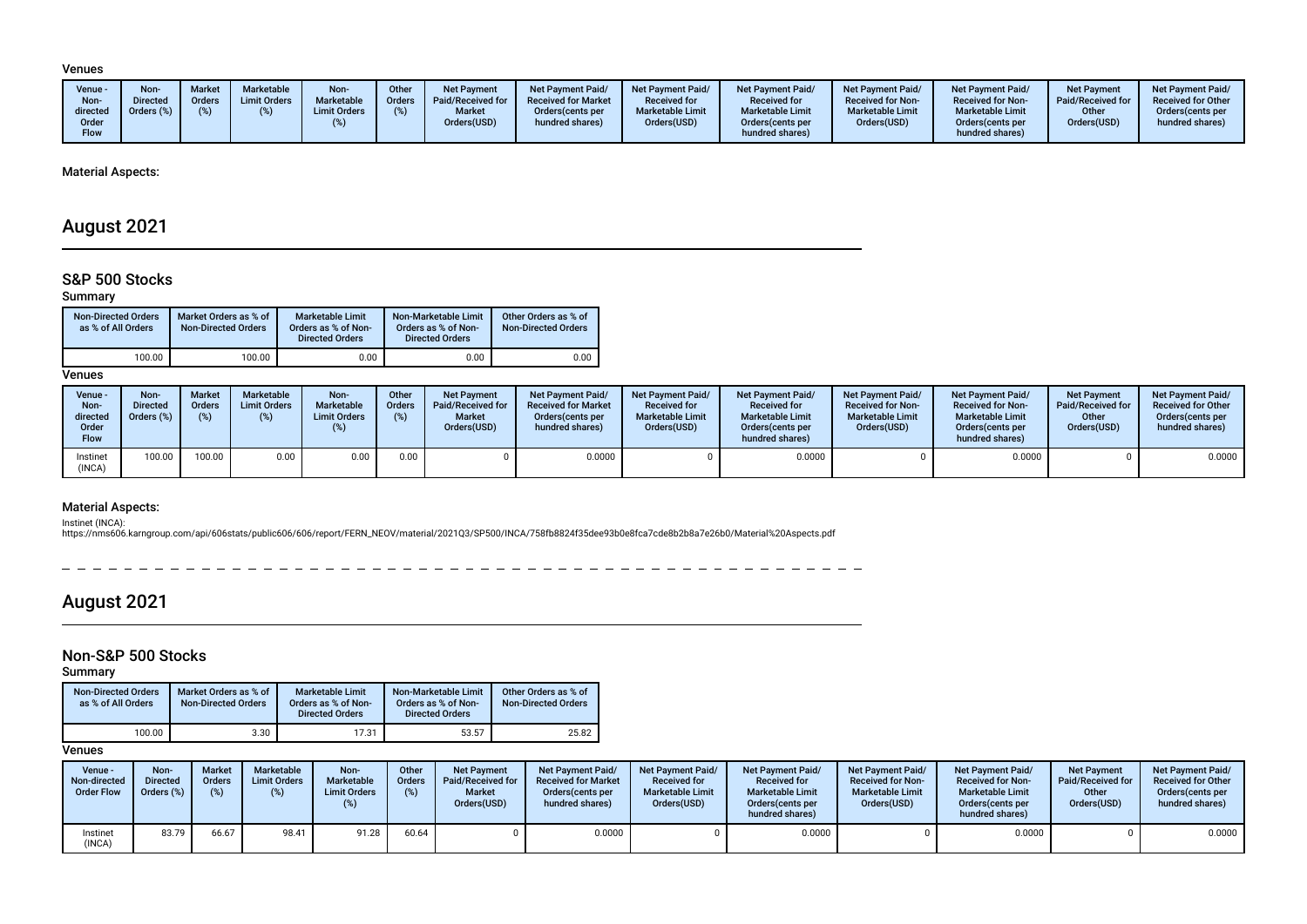| Venue -<br>Non-directed<br><b>Order Flow</b> | Non-<br><b>Directed</b><br>Orders (%) | <b>Market</b><br>Orders<br>(%) | Marketable<br><b>Limit Orders</b><br>(%) | Non-<br><b>Marketable</b><br><b>Limit Orders</b><br>(%) | Other<br><b>Orders</b><br>(%) | <b>Net Payment</b><br>Paid/Received for<br><b>Market</b><br>Orders(USD) | Net Payment Paid/<br><b>Received for Market</b><br>Orders(cents per<br>hundred shares) | Net Payment Paid/<br><b>Received for</b><br><b>Marketable Limit</b><br>Orders(USD) | Net Payment Paid/<br><b>Received for</b><br><b>Marketable Limit</b><br>Orders(cents per<br>hundred shares) | Net Payment Paid/<br><b>Received for Non-</b><br><b>Marketable Limit</b><br>Orders(USD) | Net Payment Paid/<br><b>Received for Non-</b><br><b>Marketable Limit</b><br>Orders (cents per<br>hundred shares) | <b>Net Payment</b><br>Paid/Received for<br>Other<br>Orders(USD) | Net Payment Paid/<br><b>Received for Other</b><br>Orders (cents per<br>hundred shares) |
|----------------------------------------------|---------------------------------------|--------------------------------|------------------------------------------|---------------------------------------------------------|-------------------------------|-------------------------------------------------------------------------|----------------------------------------------------------------------------------------|------------------------------------------------------------------------------------|------------------------------------------------------------------------------------------------------------|-----------------------------------------------------------------------------------------|------------------------------------------------------------------------------------------------------------------|-----------------------------------------------------------------|----------------------------------------------------------------------------------------|
| <b>NYSE ARCA</b><br>(ARCA)                   | 13.19                                 | 0.00                           | 1.59                                     | 6.15                                                    | 37.23                         |                                                                         | 0.0000                                                                                 | 0                                                                                  | 0.0000                                                                                                     |                                                                                         | 0.0000                                                                                                           |                                                                 | 0.0000                                                                                 |
| Citadel<br>Securities<br>(CDRG)              | 1.92                                  | 16.67                          | 0.00                                     | 1.54                                                    | 2.13                          |                                                                         | 0.0000                                                                                 |                                                                                    | 0.0000                                                                                                     |                                                                                         | 0.0000                                                                                                           |                                                                 | 0.0000                                                                                 |
| <b>UBS</b><br>Securities<br>LLC (UBSS)       | 0.55                                  | 0.00                           | 0.00                                     | 1.03                                                    | 0.00                          |                                                                         | 0.0000                                                                                 |                                                                                    | 0.0000                                                                                                     |                                                                                         | 0.0000                                                                                                           |                                                                 | 0.0000                                                                                 |
| Two Sigma<br>Securities<br>(SOHO)            | 0.27                                  | 8.33                           | 0.00                                     | 0.00                                                    | 0.00                          |                                                                         | 0.0000                                                                                 |                                                                                    | 0.0000                                                                                                     |                                                                                         | 0.0000                                                                                                           |                                                                 | 0.0000                                                                                 |
| G1 Execution<br>Services, LLC<br>(ETMM)      | 0.27                                  | 8.33                           | 0.00                                     | 0.00                                                    | 0.00                          |                                                                         | 0.0000                                                                                 | $\Omega$                                                                           | 0.0000                                                                                                     |                                                                                         | 0.0000                                                                                                           |                                                                 | 0.0000                                                                                 |

#### Material Aspects:

Instinet (INCA):

https://nms606.karngroup.com/api/606stats/public606/606/report/FERN\_NEOV/material/2021Q3/NONSP500/INCA/758fb8824f35dee93b0e8fca7cde8b2b8a7e26b0/Material%20Aspects.pdf

NYSE ARCA (ARCA):

https://nms606.karngroup.com/api/606stats/public606/606/report/FERN\_NEOV/material/2021Q3/NONSP500/ARCA/758fb8824f35dee93b0e8fca7cde8b2b8a7e26b0/Material%20Aspects.pdf

Citadel Securities (CDRG): https://nms606.karngroup.com/api/606stats/public606/606/report/FERN\_NEOV/material/2021Q3/NONSP500/CDRG/758fb8824f35dee93b0e8fca7cde8b2b8a7e26b0/Material%20Aspects.pdf

UBS Securities LLC (UBSS): https://nms606.karngroup.com/api/606stats/public606/606/report/FERN\_NEOV/material/2021Q3/NONSP500/UBSS/758fb8824f35dee93b0e8fca7cde8b2b8a7e26b0/Material%20Aspects.pdf

Two Sigma Securities (SOHO): https://nms606.karngroup.com/api/606stats/public606/606/report/FERN\_NEOV/material/2021Q3/NONSP500/SOHO/758fb8824f35dee93b0e8fca7cde8b2b8a7e26b0/Material%20Aspects.pdf

G1 Execution Services, LLC (ETMM):

https://nms606.karngroup.com/api/606stats/public606/606/report/FERN\_NEOV/material/2021Q3/NONSP500/ETMM/758fb8824f35dee93b0e8fca7cde8b2b8a7e26b0/Material%20Aspects.pdf

# August 2021

# **Options**

#### Summary

| <b>Non-Directed Orders</b><br>as % of All Orders | Market Orders as % of<br><b>Non-Directed Orders</b> | <b>Marketable Limit</b><br>Orders as % of Non-<br><b>Directed Orders</b> | Non-Marketable Limit<br>Orders as % of Non-<br><b>Directed Orders</b> | Other Orders as % of<br><b>Non-Directed Orders</b> |
|--------------------------------------------------|-----------------------------------------------------|--------------------------------------------------------------------------|-----------------------------------------------------------------------|----------------------------------------------------|
| 0.00                                             | 0.00                                                | 0.00                                                                     | 0.00                                                                  | 0.00                                               |

| Venue -<br>Non-<br>directed<br>Order | <b>Non-</b><br><b>Directed</b><br>Orders (%) | <b>Market</b><br><b>Orders</b> | Marketable<br><b>Limit Orders</b> | Non-<br>Marketable<br><b>Limit Orders</b> | Other<br><b>Orders</b> | <b>Net Payment</b><br>Paid/Received for<br><b>Market</b><br>Orders(USD) | Net Payment Paid/<br><b>Received for Market</b><br>Orders (cents per<br>hundred shares) | <b>Net Payment Paid/</b><br><b>Received for</b><br><b>Marketable Limit</b><br>Orders(USD) | <b>Net Payment Paid/</b><br><b>Received for</b><br><b>Marketable Limit</b><br>Orders (cents per | Net Payment Paid/<br><b>Received for Non-</b><br><b>Marketable Limit</b><br>Orders(USD) | <b>Net Payment Paid/</b><br><b>Received for Non-</b><br><b>Marketable Limit</b><br>Orders(cents per | Net Payment<br>Paid/Received for<br>Other<br>Orders(USD) | <b>Net Payment Paid/</b><br><b>Received for Other</b><br>Orders(cents per<br>hundred shares) |
|--------------------------------------|----------------------------------------------|--------------------------------|-----------------------------------|-------------------------------------------|------------------------|-------------------------------------------------------------------------|-----------------------------------------------------------------------------------------|-------------------------------------------------------------------------------------------|-------------------------------------------------------------------------------------------------|-----------------------------------------------------------------------------------------|-----------------------------------------------------------------------------------------------------|----------------------------------------------------------|----------------------------------------------------------------------------------------------|
| Flow                                 |                                              |                                |                                   |                                           |                        |                                                                         |                                                                                         |                                                                                           | hundred shares)                                                                                 |                                                                                         | hundred shares)                                                                                     |                                                          |                                                                                              |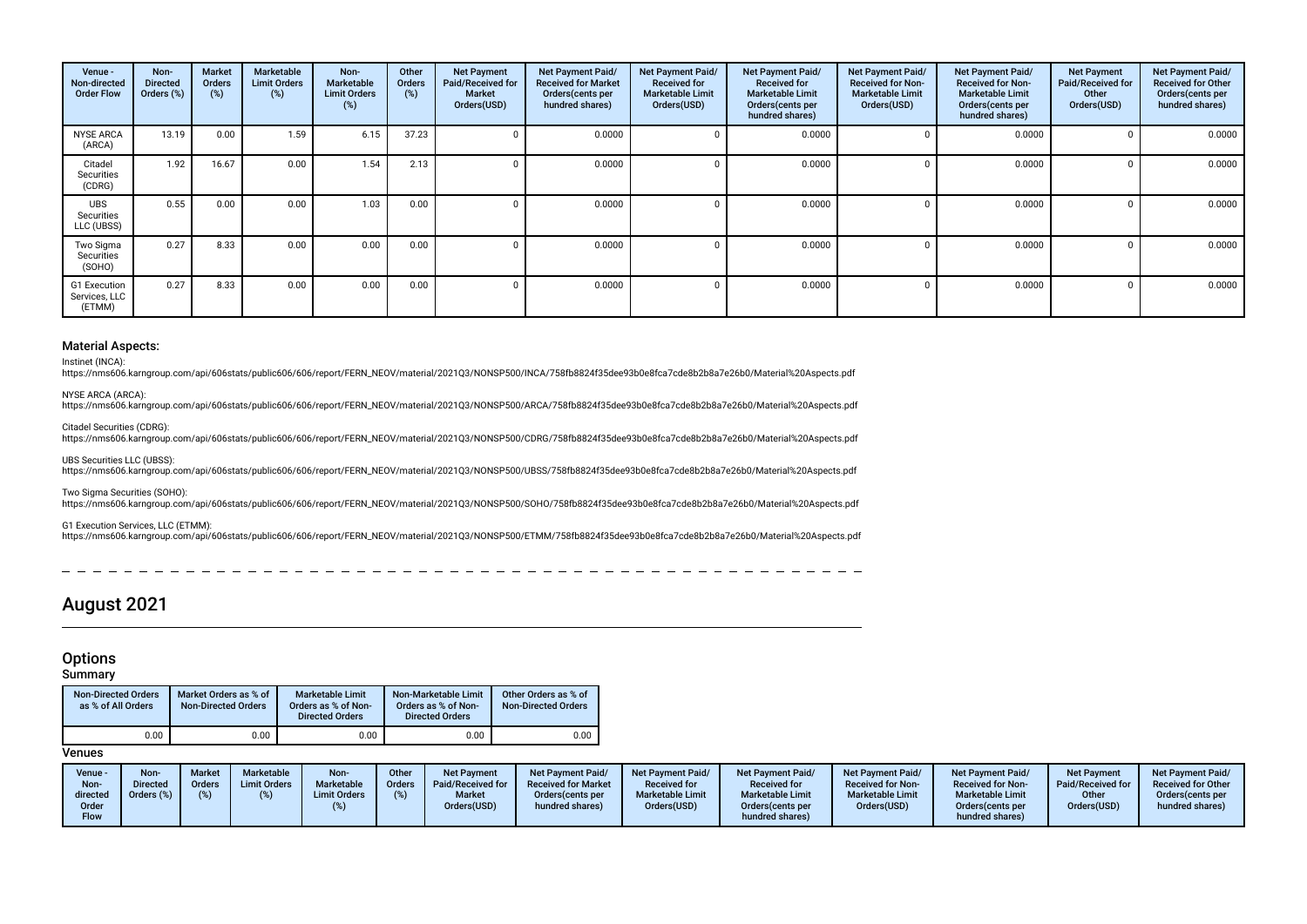# September 2021

### S&P 500 Stocks

### Summary

| <b>Non-Directed Orders</b><br>as % of All Orders | Market Orders as % of<br>Non-Directed Orders | <b>Marketable Limit</b><br>Orders as % of Non-<br><b>Directed Orders</b> | Non-Marketable Limit<br>Orders as % of Non-<br><b>Directed Orders</b> | Other Orders as % of<br><b>Non-Directed Orders</b> |
|--------------------------------------------------|----------------------------------------------|--------------------------------------------------------------------------|-----------------------------------------------------------------------|----------------------------------------------------|
| 100.00                                           | 0.00                                         | 0.00                                                                     | 0.00                                                                  | 100.00                                             |

### **Venues**

| Venue -<br>Non-<br>directed<br><b>Order Flow</b> | Non-<br><b>Directed</b><br>Orders (%) | <b>Market</b><br>Orders<br>(%) | Marketable<br><b>Limit Orders</b><br>(%) | Non-<br>Marketable<br><b>Limit Orders</b> | Other<br>Orders<br>(%) | <b>Net Payment</b><br>Paid/Received for<br><b>Market</b><br>Orders(USD) | Net Payment Paid/<br><b>Received for Market</b><br>Orders (cents per<br>hundred shares) | Net Payment Paid/<br><b>Received for</b><br><b>Marketable Limit</b><br>Orders(USD) | <b>Net Payment Paid/</b><br><b>Received for</b><br><b>Marketable Limit</b><br>Orders (cents per<br>hundred shares) | Net Payment Paid/<br><b>Received for Non-</b><br><b>Marketable Limit</b><br>Orders(USD) | <b>Net Payment Paid/</b><br><b>Received for Non-</b><br><b>Marketable Limit</b><br>Orders(cents per<br>hundred shares) | <b>Net Payment</b><br>Paid/Received for<br>Other<br>Orders(USD) | Net Payment Paid/<br><b>Received for Other</b><br>Orders(cents per<br>hundred shares) |
|--------------------------------------------------|---------------------------------------|--------------------------------|------------------------------------------|-------------------------------------------|------------------------|-------------------------------------------------------------------------|-----------------------------------------------------------------------------------------|------------------------------------------------------------------------------------|--------------------------------------------------------------------------------------------------------------------|-----------------------------------------------------------------------------------------|------------------------------------------------------------------------------------------------------------------------|-----------------------------------------------------------------|---------------------------------------------------------------------------------------|
| Instinet<br>(INCA)                               | 66.67                                 | 0.00                           | 0.00                                     | 0.00                                      | 66.67                  |                                                                         | 0.0000                                                                                  |                                                                                    | 0.0000                                                                                                             |                                                                                         | 0.0000                                                                                                                 |                                                                 | 0.0000                                                                                |
| Citadel<br>Securities<br>(CDRG)                  | 33.33                                 | 0.00                           | 0.00                                     | 0.00                                      | 33.33                  |                                                                         | 0.0000                                                                                  |                                                                                    | 0.0000                                                                                                             |                                                                                         | 0.0000                                                                                                                 |                                                                 | 0.0000                                                                                |

### Material Aspects:

Instinet (INCA):<br>https://nms606.karngroup.com/api/606stats/public606/606/report/FERN\_NEOV/material/2021Q3/SP500/INCA/758fb8824f35dee93b0e8fca7cde8b2b8a7e26b0/Material%20Aspects.pdf

Citadel Securities (CDRG):<br>https://nms606.karngroup.com/api/606stats/public606/606/report/FERN\_NEOV/material/2021Q3/SP500/CDRG/758fb8824f35dee93b0e8fca7cde8b2b8a7e26b0/Material%20Aspects.pdf

# September 2021

### Non-S&P 500 Stocks

Summary

| Non-Directed Orders<br>as % of All Orders | Market Orders as % of<br><b>Non-Directed Orders</b> | <b>Marketable Limit</b><br>Orders as % of Non-<br><b>Directed Orders</b> | Non-Marketable Limit<br>Orders as % of Non-<br><b>Directed Orders</b> | Other Orders as % of<br><b>Non-Directed Orders</b> |  |
|-------------------------------------------|-----------------------------------------------------|--------------------------------------------------------------------------|-----------------------------------------------------------------------|----------------------------------------------------|--|
| 100.00                                    | 10.34                                               | 21.03                                                                    | 66.55                                                                 | 2.07                                               |  |

| Venue -<br>Non-<br>directed<br><b>Order Flow</b> | Non-<br><b>Directed</b><br>Orders (%) | <b>Market</b><br><b>Orders</b><br>(%) | Marketable<br><b>Limit Orders</b><br>(%) | Non-<br><b>Marketable</b><br><b>Limit Orders</b> | Other<br><b>Orders</b><br>(%) | <b>Net Payment</b><br>Paid/Received for<br><b>Market</b><br>Orders(USD) | <b>Net Payment Paid/</b><br><b>Received for Market</b><br>Orders cents per<br>hundred shares) | <b>Net Payment Paid/</b><br><b>Received for</b><br><b>Marketable Limit</b><br>Orders(USD) | <b>Net Payment Paid/</b><br><b>Received for</b><br><b>Marketable Limit</b><br>Orders(cents per<br>hundred shares) | Net Payment Paid/<br><b>Received for Non-</b><br><b>Marketable Limit</b><br>Orders(USD) | <b>Net Payment Paid/</b><br><b>Received for Non-</b><br><b>Marketable Limit</b><br>Orders (cents per<br>hundred shares) | <b>Net Payment</b><br><b>Paid/Received for</b><br>Other<br>Orders(USD) | <b>Net Payment Paid/</b><br><b>Received for Other</b><br>Orders (cents per<br>hundred shares) |
|--------------------------------------------------|---------------------------------------|---------------------------------------|------------------------------------------|--------------------------------------------------|-------------------------------|-------------------------------------------------------------------------|-----------------------------------------------------------------------------------------------|-------------------------------------------------------------------------------------------|-------------------------------------------------------------------------------------------------------------------|-----------------------------------------------------------------------------------------|-------------------------------------------------------------------------------------------------------------------------|------------------------------------------------------------------------|-----------------------------------------------------------------------------------------------|
| Instinet<br>(INCA)                               | 94.48                                 | 100.00                                | 98.36                                    | 93.26                                            | 66.67                         |                                                                         | 0.0000                                                                                        |                                                                                           | 0.0000                                                                                                            |                                                                                         | 0.0000                                                                                                                  |                                                                        | 0.0000                                                                                        |
| <b>NYSE ARCA</b><br>(ARCA)                       | 4.83                                  | 0.00                                  | 1.64                                     | 6.74                                             | 0.00                          |                                                                         | 0.0000                                                                                        |                                                                                           | 0.0000                                                                                                            |                                                                                         | 0.0000                                                                                                                  |                                                                        | 0.0000                                                                                        |